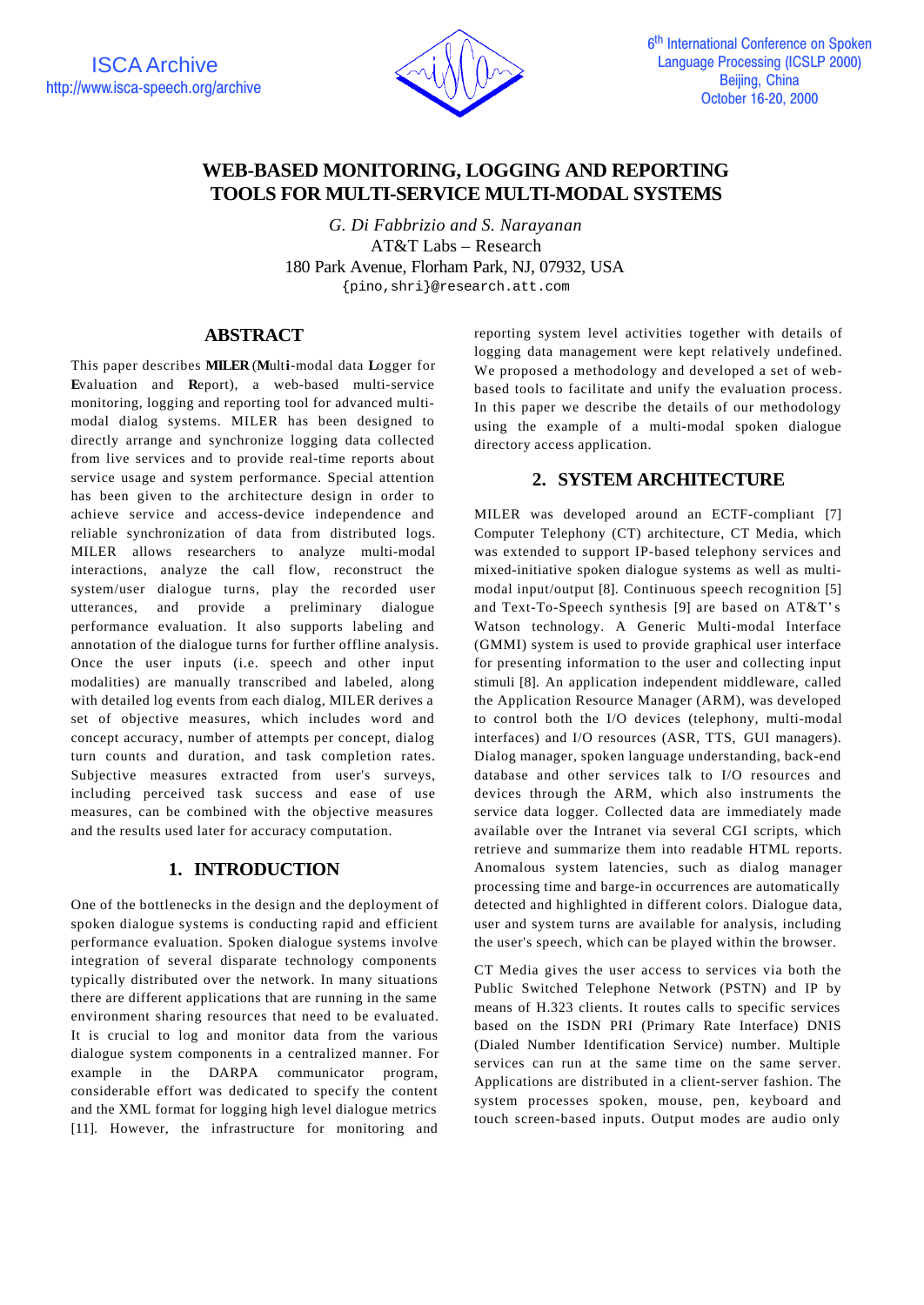for the voice telephony interfaces, and, audio, graphics, text, and video for PC and PDA interfaces [1]. Although complementary modalities are integrated, *mutual disambiguation* [6] is currently under development.

When a phone call comes in, either over IP or from the traditional PSTN, detailed information about the user's sessions are automatically logged by ARM in a plain text file from the active live services. Multi-modal inputs, including user speech (e.g. recorded utterance, speech detection and barge-in timing), pen taps, mouse clicks, and keyboard keystroke events are recorded with accurate timing information.

## **2.1 SYSTEM COMPONENTS**

Primarily MILER consists of six modules divided into two categories: the data logger, which includes: (1) online data logger (ONDL) agent; (2) offline data logger (OFFDL) agent; (3) relational database management system (RDMS); and the presentation modules, which include: (4) experimental design wizard; (5) labeling module; (6) report generator. Figure 1 depicts the first three modules.



Figure 1. System Architecture

### **Online Data Logger Agent**

The online data logger agent is a PERL program, which is listening for UDP/IP notification messages from the active services. It stores salient data into a relational database and communicates session information to the offline agent. A Java applet, located at a specific intranet URL address, can be loaded and executed within a web browser to periodically poll the database data and show the status of the active lines. Figure 2 shows a browser snapshot of the applet monitoring activities with three active lines and one idle line.

## **Services Status**

|        |       | CT Server   Service ID   Line ID   Line Status   ANI |      |            | DNIS | Date       | Time         |
|--------|-------|------------------------------------------------------|------|------------|------|------------|--------------|
| 000    | CMTR- | BOTmak1PRG                                           | R    | 9733608515 | 8026 | 2000-07-11 | 07:57:73.810 |
| Lisnia | 1999  | <b>BOTHNICIPRI</b>                                   | CAL  | 9733608999 | 8023 | 2008-07-11 | 08:38:10:150 |
| thalia | mVPO  | Biffrink1PR20                                        | CAL  | 9733809111 | 8019 | 2008-07-11 | 08:30:11.189 |
| do     | CMTR. | BOTTON (TPR13                                        | CALL | 9733808110 | 8026 | 2000-07-11 | 08:31:17.891 |

Figure 2. Live services status

#### **Offline Data Logger Agent**

The offline data logger agent is also a PERL program, which is listening for UDP/IP notification messages from the ONDL agent. When a session is completed (e.g. when the user or the system hangs up), the offline agent, upon online agent's request, parses the text log file and populates a relational database with detailed login events (Figure 1). This two-pass approach is necessary to reduce the network traffic with the live services since several telephone lines could be active at the same time.

### **Relational Database Management System**

Logging data is collected and stored in a Relational Database Management System (RDMS) that support SQL query language for data access and manipulation. The database schema is quite simple: events are stored in a table containing *timestamp*, *event type*, *event key* and *event value* fields along with other system information. Additional database tables store *session*, *labeling* and *tag schema* information. Basically, dialogue data are retrieved by selecting a session ID and accessing the event *type-keyvalue* tuple sorted by the *timestamp* field. Although this design solution gives the maximum flexibility for adding and removing fields, efficiency and data retrieval capabilities are penalized because most of the queries are based on the table fields' content instead of table attributes. Dialogue turns information is fragmented in several sequential record entries ordered by timestamps. The dialogue turn concept has to be reconstructed combining SQL query results and PERL script postprocessing. Moreover, database temporal constrains are not well captured by this solution. For example, searching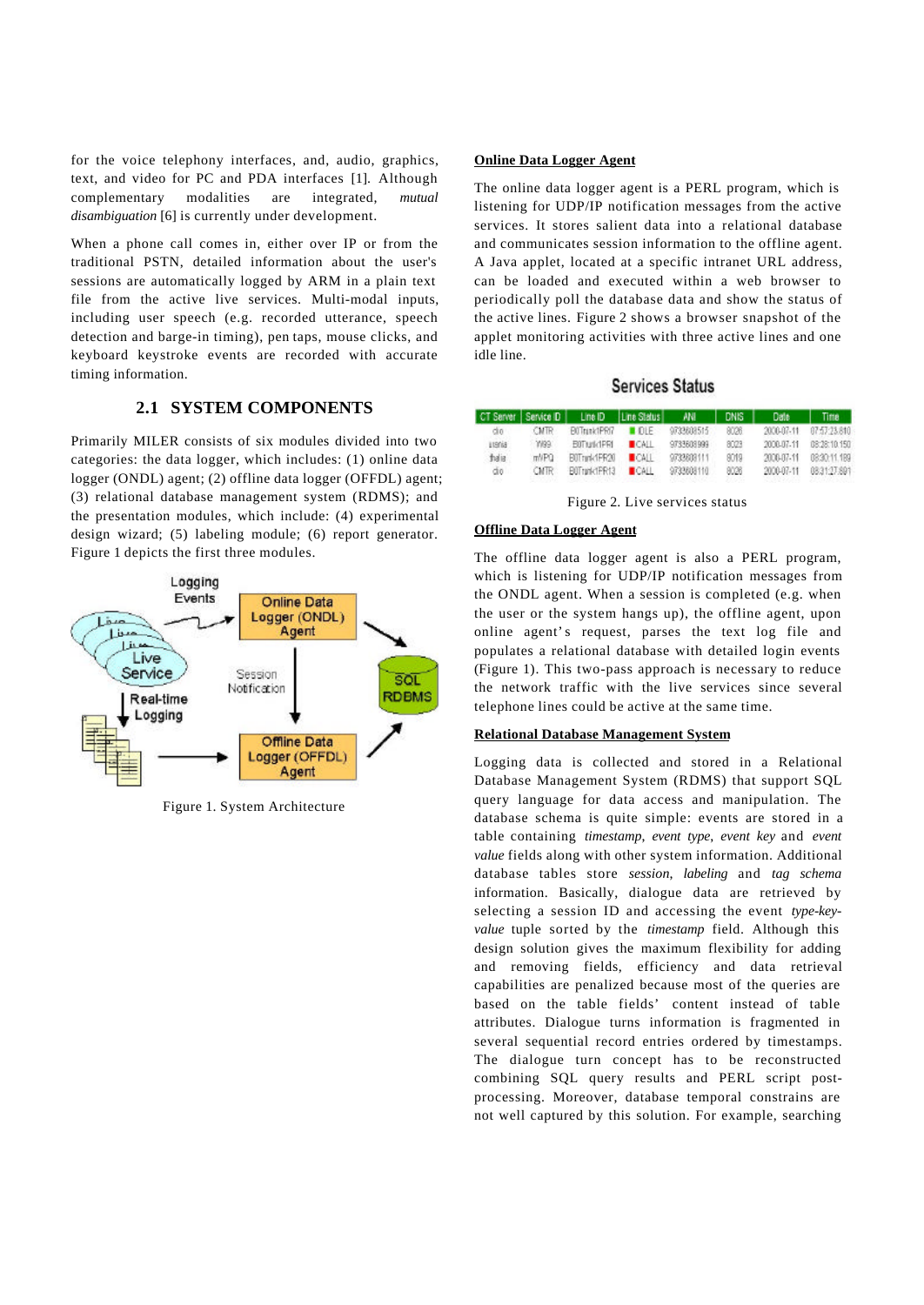for a specific event  $e_{t_i}$  followed by the event  $e_{t_j}$  cannot be

expressed in SQL. A typical situation is: find all the dialogues **where** the system prompt **is** "*Were you able to complete your travel task successfully?"* (event type=TTS, key=phrase, value="Where you …") **and is followed** by an affirmative user's answer (event type=ASR, key=result\_string, value="\_YES(.\*)\_YES"). These temporal constrains are resolved, again, combining SQL queries and PERL-based text processing. Future releases will improve the database design schema.

#### **Experimental Design Wizard**

In order to create an experimental design setup, MILER provides a web-based wizard that guides the researcher through three simple setup steps. Figure 3 shows the first wizard page where the user defines the experimental data set name and description.



Figure 3. Experimental Design Wizard 1/3. Data Set Creation.

Next, a tagging schema is entered by tag name and description. In this phase, system and user turns tags are created along with other evaluation variables such user transcription, system and user concepts, word and concept system correctness and so on. Once the tag set is defined, labeling forms will be dynamically generated by each user/system turn pair. Figure 4 shows the tagging schema used for multi-modal directory access system described in [10].

Figure 5 shows the final wizard step where the dialogue sets are extracted from the collected data set. The selection criteria are a combination of queries on date/time and/or event values. A date range can be combined along with system/user dialogue turn constraints. The following predicates: *contains*, *doesn't contain*, *is*, *isn't*, *begins with*, *ends with*, are appropriate for event value filtering. The search form field allows regular expression pattern matching. Constraints between subsequent dialogue turns are also implemented.

| Data Set                       | <b>Description</b>                                                                 |  |  |  |  |
|--------------------------------|------------------------------------------------------------------------------------|--|--|--|--|
| mVPQ                           | Data Analysis for ICSLP 2000                                                       |  |  |  |  |
| <b>Tag Name</b>                | Description                                                                        |  |  |  |  |
| System<br>Communicative<br>Act | a. G(n) - Guery<br>b. D(n) - Disambiguation<br>c. Y(n) = Confirmation (any yes/no- |  |  |  |  |
| delete, update                 | question)<br>d. R(n) - Rejection ("I'm sorry. I clidn't get<br>that I              |  |  |  |  |
|                                | e. N(n) - No info ("I don't have a cell phone.<br>oumber for                       |  |  |  |  |
| User<br>Communicative          | a Q - Query<br>b. D - Disambiguating Response                                      |  |  |  |  |
| Act<br>delete, update          | c. Y - YesiNo response<br>d. C. Cancel command<br>e. H - Help request              |  |  |  |  |
|                                | £ R - Repeat request<br>g S - Start over request<br>h. T - Goodbye                 |  |  |  |  |
|                                | Add New Tag                                                                        |  |  |  |  |
|                                | Next ><br><frevious< td=""></frevious<>                                            |  |  |  |  |

Figure 4. Experimental Design Wizard 2/3. Tags Definition.

|            | Start Date: 07/01/2000     | End Date: 07/07/2000                                          |
|------------|----------------------------|---------------------------------------------------------------|
|            | <b>Start Time: 00.0000</b> | End Time: 23.59.59                                            |
|            |                            | i⊽ Match any of the following system/user dialogue turns      |
| <b>TTS</b> | contains                   | Where you able complete you                                   |
|            |                            | ₽ Followed by any of the following system/user dialogue turns |
| ASR.       | contoins                   | YES(*)_YES                                                    |
| Submit     |                            |                                                               |
|            |                            | <b>KPrevious</b><br>Finish:                                   |

Figure 5. Experimental Design Wizard 3/3. Dialogue Set Selection.

#### **Labeling Module**

Based on the previously defined annotation schema, the labeling module generates an annotation web form for each dialogue turn. Turn by turn, the screen presents all the possible details of the interaction: the system output prompt, the message appearing on the screen (if the access device has a screen), the system recognized utterance, the system semantic representation (if available) and a hyperlink to the recorded speech utterance. The labeler can analyze, interpret, annotate and store the actual interaction for further analysis.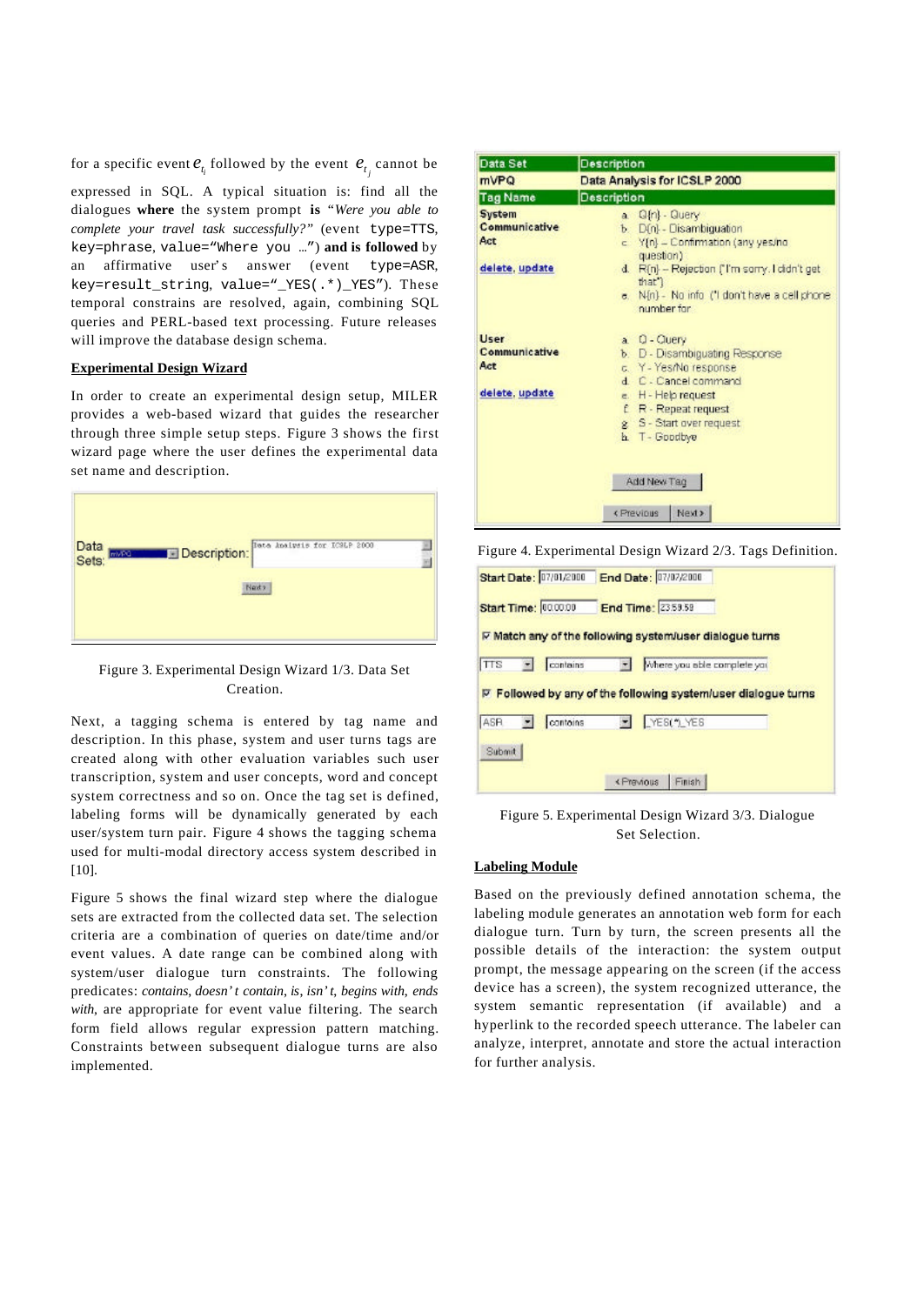| Time            | Source.                      | Value                                                                                                                                                                                                                                            |
|-----------------|------------------------------|--------------------------------------------------------------------------------------------------------------------------------------------------------------------------------------------------------------------------------------------------|
| 100840.127 SCR  |                              | active, AMI=9733607004, DMIS=8236329439, deviceType=FSI,<br>Deviceblame=B0Truck1PRI1                                                                                                                                                             |
| 10:08:40.570 DM |                              | VPO. Please say the name of the person.                                                                                                                                                                                                          |
|                 | 100840570 SCRIPT             | thou Text Listening, Say the partner's name.)                                                                                                                                                                                                    |
| 1008:49.400 ASR |                              | * ACTION call ACTION HAMB che l'ohe bige che s che schna<br>the k the bigg che w che a che l che u che k che bigg NAME" -<br>weg asw.weg clg.surround.com:el - 580 - speech<br>AU that is ACT recover Logic were and honorated allot Logical Out |
|                 | System Commun Act Q1         |                                                                                                                                                                                                                                                  |
|                 | User Common Act Q            |                                                                                                                                                                                                                                                  |
|                 |                              | In Gran ING                                                                                                                                                                                                                                      |
|                 |                              | Uner Transcript call Lies Kowalski                                                                                                                                                                                                               |
|                 |                              | System Transcript call Lisa Kowalski.                                                                                                                                                                                                            |
|                 |                              | User Concepts AF                                                                                                                                                                                                                                 |
|                 | System Concepts AF           |                                                                                                                                                                                                                                                  |
|                 | System Word Correctness C    |                                                                                                                                                                                                                                                  |
|                 | System Concept Correctness C |                                                                                                                                                                                                                                                  |

Figure 6. Example of Labeled Dialogue Turn

#### **Report Generator**

The report generator retrieves data from the database and produces HTML documents. The example in Figure 7 shows a dialogue for a multi-modal directory service where the user first requests the pager number for Cynthia Smith using speech input.



Figure 7. Dialogue Report Example

Then, in the second dialogue turn, she/he decides to select the first record that was displayed on the screen by touching the picture. The report also shows extra activities

occurred during the interaction such as "speech-overprompt" detection (i.e. user's barge-in), database look-ups and dynamic grammar compilation.

# **3. MULTI-MODAL DIALOGUE LABELING EXAMPLE**

Table 1 shows an example of dialogue report generated by MILER after manual dialogue labeling. The application is a spoken dialogue system for accessing personnel directory information from a multi-modal interface (kiosk) [10]. The first table row reports the wizard pre-defined tags, respectively: user ID, task ID, system communicative action, user communicative action, speech recognizer grammar domain, user input transcription, system concepts in reaction to each user utterance, user expressed concepts, and concept correctness.

| Usr<br>ID | Tas<br>$k$ ID | Sys<br>Ac<br>t | Usr<br>Ac<br>t | <b>ASR</b><br>Grm | Usr<br>Trans     | Sys C | Usr<br>$\mathcal{C}$ | Res<br>$\mathcal{C}$ |
|-----------|---------------|----------------|----------------|-------------------|------------------|-------|----------------------|----------------------|
| <b>SH</b> | <b>SM</b>     | Q1             | Q              | <b>ING</b>        | Cynthia<br>Smith | F     | L                    | X                    |
| <b>SH</b> | <b>SM</b>     | 11             | S              | <b>ING</b>        |                  | $S-T$ | $S-T$                | $\mathsf{C}$         |
| <b>SH</b> | <b>SM</b>     | Q <sub>2</sub> | Q              | <b>ING</b>        | Cynthia<br>Smith | F     | F                    | C                    |
| <b>SH</b> | <b>SM</b>     | D1             | D              | <b>ING</b>        |                  | $W-T$ | W-<br>T              | C                    |

Table 1. Labeled Dialogue Example

In the first interaction, the system plays the initial prompt (query tag Q1): *"VPQ. Say the name of the person".* The user says an in-grammar (input tag ING) full name: *"Cynthia Smith"* (concept tag F), but the system misunderstands and responds with an incorrect last name (concept tag L). The concept is misunderstood too (concept tag X). In the second turn, the system is playing and showing the wrong information (I1) back to the user, but the user touches the *start over* button on the screen (S-T) to reformulate the request. The perceived concept is correct (C) and the system proposes the second time the initial prompt (Q2). The user repeats the full name (F), the response is correct (C) and the screen shows two different options for Cynthia Smith in two different locations. The user finally disambiguates (D) the request touching the city button on the screen (W-T).

This labeled data are quickly generated from the web dialogue reports. The compact tag notation can be passed to a scoring program for word and concept accuracy evaluation.